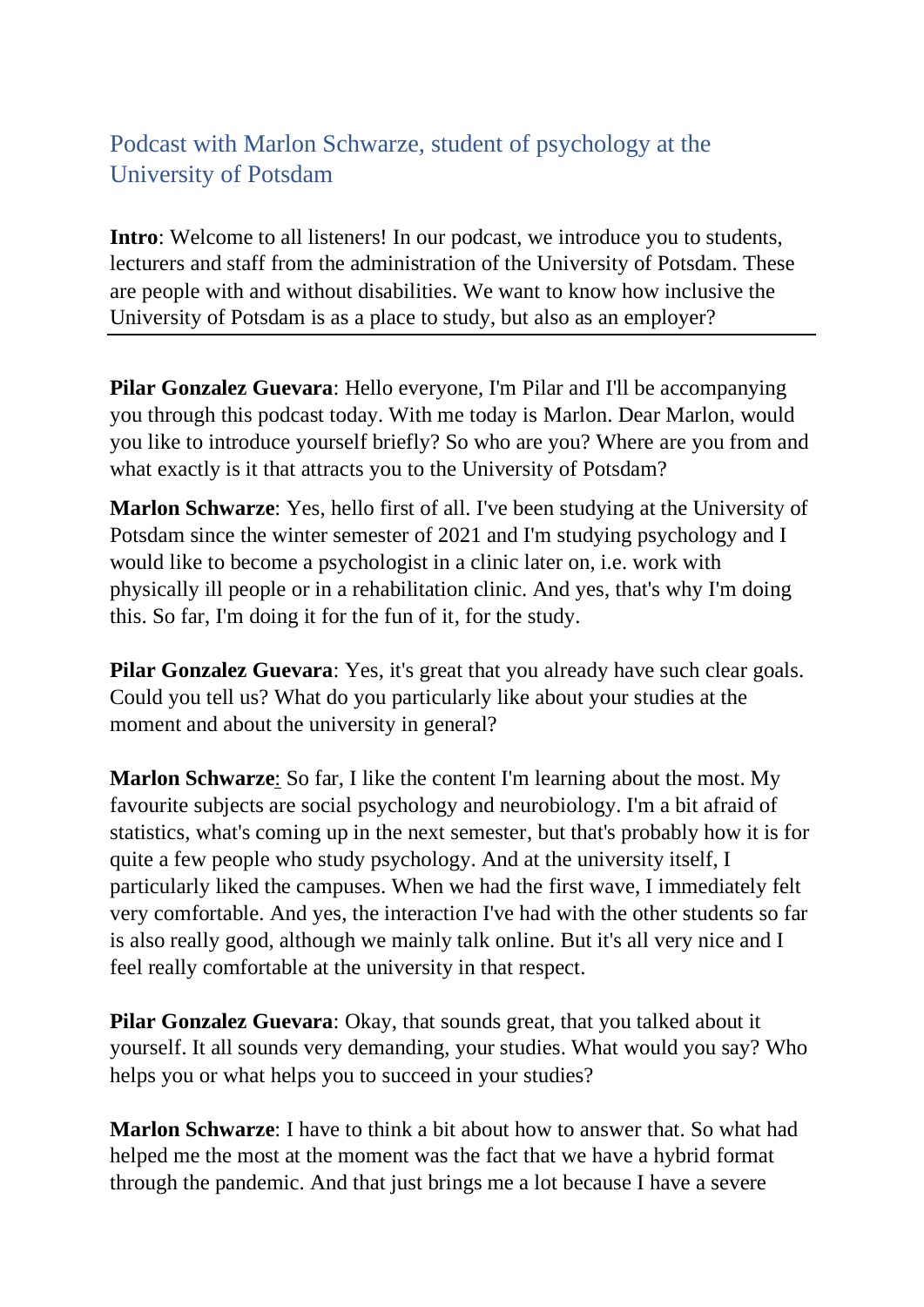chronic illness and my daily form is not always so good that I can then leave the house or then really fit somehow sit in the lecture hall or at that time also in school. That is a great, great relief for me right now, that I don't have this extra effort and can really relax and work from home, so to speak, and then not always lose this physical strength to come to the university or to somehow manage all this fuss. That's definitely a very, very good thing for me.

**Pilar Gonzalez Guevara**: That sounds relieving. What do you find particularly difficult about your studies? You've already touched upon it.

**Marlon Schwarze:** Well, what causes the most difficulties at the moment are lecturers who are not open to solutions that I need because of my illness. There was the situation that Mr. Meile from the Disability Counselling Service advised me to write an online exam because of my special situation, because I am limited by Corona. Among other things, I also have a severe immune deficiency. This means that I am very, very stressed by normal infections, which can range from quite protracted infections with loss of abilities and fatigue over months to septic shock, which happened to me in 2019, which can then somehow be superimposed on the cold and then bring me to the intensive care unit. For that reason, I really have to protect myself from Corona and various things. It's quite a big risk at the moment, for example to travel by train. I can't use public transport and of course I can't sit in the lecture hall with all the other students, which is also a pretty big problem for me at the moment, and in addition to that, the 2G and most of the regulations are no longer available, as far as I understand. That is of course quite a big problem for me now. And yes, the suggestion for the online exam came out of this situation. There are three exams that I would like to write this semester. I have already planned everything very consciously so that I can save a bit of my resources, which are already reduced, and that has led to big problems because the first lecturer rejected it without giving a great reason. The fact is, I think, that people normally don't have to do much work because of me or because of the online exams, because Mr Meile is responsible for that and does everything. And the problem was that people simply said no. As I said, I can't use public transport. I don't have my own car yet. I'm just getting my driving licence, which is also on hold because of Corona, because I can't go to the theoretical driving lessons. And yes, I can't get there and back in a taxi that even fits my wheelchair, it would cost me 140 euros and that's per exam. As a sick student, I simply don't have that. I was totally lost, to put it that way. In the end, a very, very nice fellow student took care of it when I got a bit upset with the others. Luckily, she has a relatively large car that can also accommodate my wheelchair, even though she herself had to go to Golm for the exam. So the solution was that I write in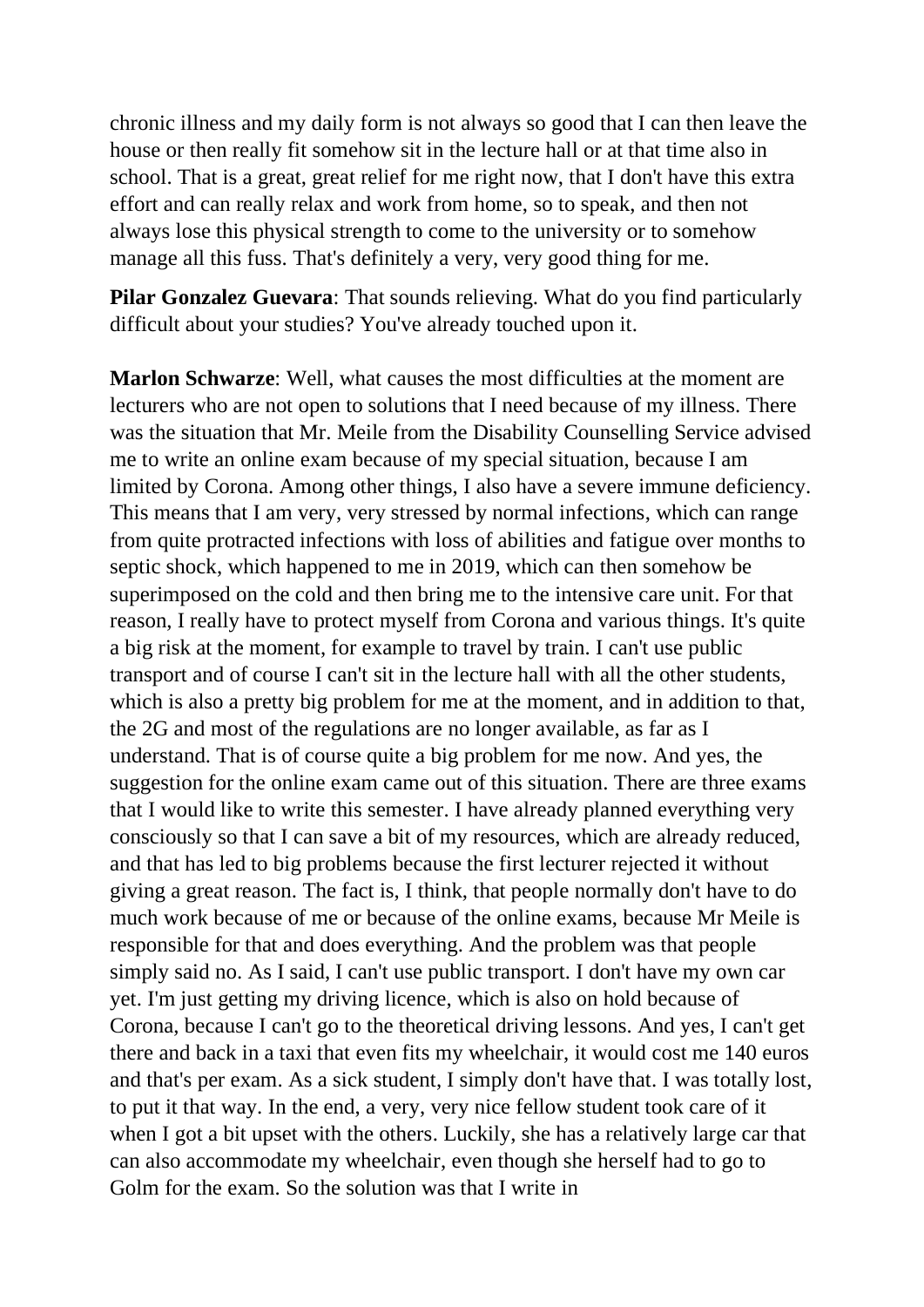Mr. Meile's office so that I can write the exam at all, and Mr. Meile is also at the Neues Palais campus. In the end, she drove me to the Neues Palais before her exam and then drove me to Golm and back again, from Golm, then to the Neues Palais and then back to my house, which is really super nice, but it simply cannot be a solution that I am dependent on the other students in order to have equal opportunities without endangering my health to write my exams, which I also have to write, because I just don't have any other resources to postpone them to the next semester or something like that. And yes, now I also asked the next lecturer and got the same answer. At least they said openly that it was too much extra work. And now I'm standing there pretty stupidly, because this is also the second exam date for which I had registered, precisely in the hope that the pandemic would be less bad.

But at the end of the day, it doesn't look like the number of cases is going down. I don't know exactly how I'm supposed to manage that, because the other people are making the first appointment and for me that's a pretty big hurdle right now and I don't know how I would get to Mr. Meile's office or to the S-room or wherever I would write. And I really don't know how to proceed.

**Pilar Gonzalez Guevara**: That's just a shame and also inconsiderate – the lecturers' reaction, and I can imagine what a burden that must be for you.

**Marlon Schwarze**: Besides studying, it's really annoying when you always have to deal with things like that on the side. It's quite distracting and takes away the energy I actually need for other things.

**Pilar Gonzalez Guevara:** Exactly, totally unnecessary. But you were just talking about Mr. Meile. Were you informed before or during your studies, for example, about the possibilities at the University of Potsdam to study with a disability or a chronic illness like yours without any disadvantage or as much as possible without any disadvantage?

**Marlon Schwarze**: Yes, definitely. I looked at the website and the 50-page inclusion concept caught my eye. I took a look at it and then I also saw the various services offered by the Central Student Advisory Service, that is, Mr Meile, the student employees, and at that time I was still talking to Christian, who doesn't seem to be at the university any more.

**Pilar Gonzalez Guevara**: Unfortunately, no, unfortunately not.

**Marlon Schwarze**: And I thought that was cool right away, anyway, the openness with which I was greeted. I then spoke with Mr. Meile on the phone for about half an hour. He also gave me tips on what I should pay attention to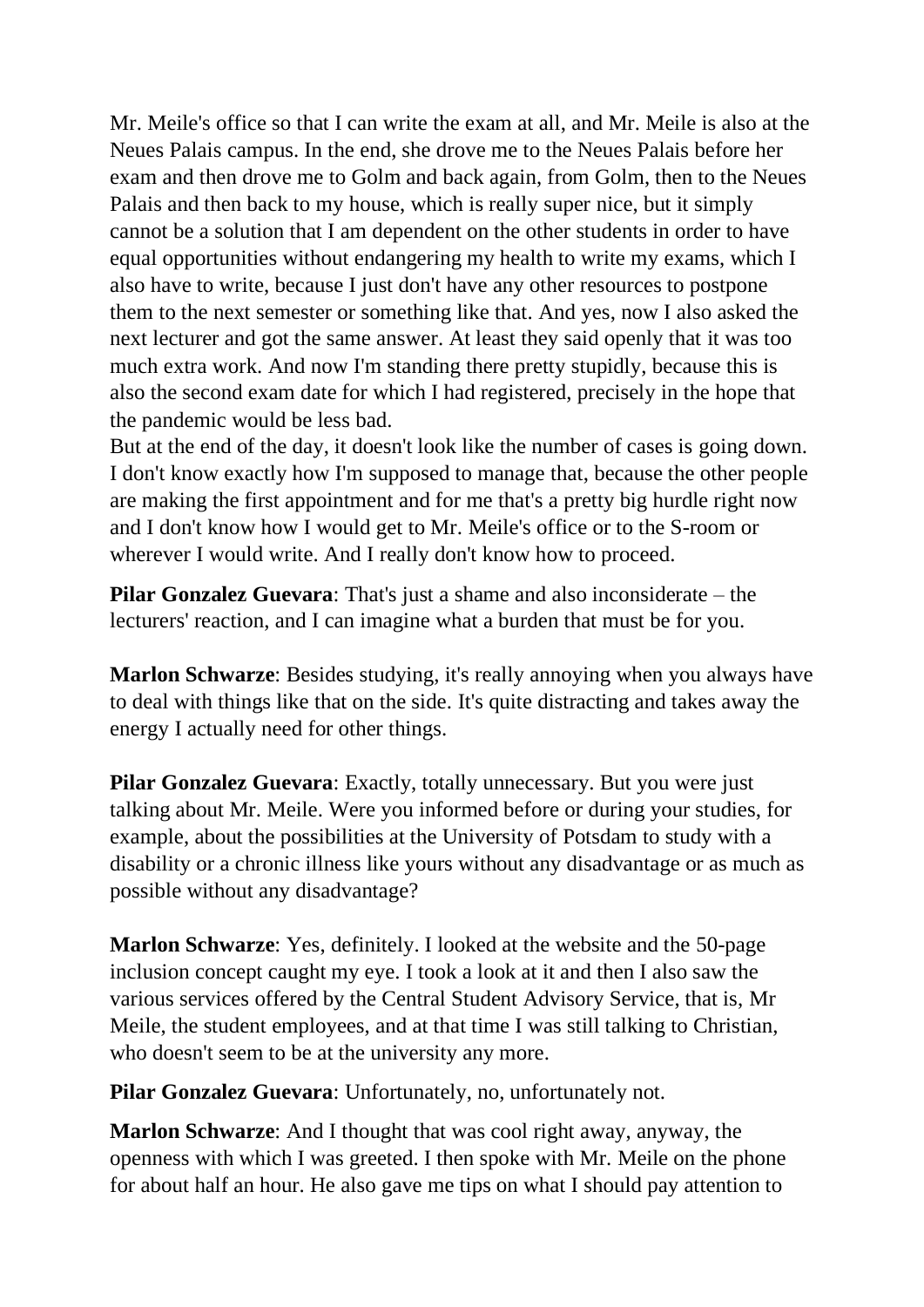and listened to my situation a bit, because I also have various restrictions, illnesses and a disability, and that was a really good conversation. In any case, it led to my decision to study at the University of Potsdam in the first place and then specifically at the University of Potsdam.

**Pilar Gonzalez Guevara**: Yes, great. And you just mentioned the pandemic of plays. It certainly had a great impact on your studies. What changes to the pandemic would you like to keep at the University of Potsdam? And what should definitely be abolished?

**Marlon Schwarze**: Well, I can't think of anything to do away with at the moment, because I couldn't come by in the present tense and I don't know how things are going otherwise. I really do everything from home now. What I think absolutely has to stay there and also has to be established, e.g. as a disadvantage compensation It would be great if, as this possibility has existed for years and it is also sad that it is only now being used due to a pandemic, that the slides run along and the sound runs along so that people who, for whatever reason, are chronically ill, like me, can listen to the lectures, be it a chronic illness, as in my case, or an acute illness, or students with a child, for example, who cannot be cared for in any other way or who are ill, or who have other difficult life situations, that they still have the opportunity to stay up to date and find out what is going on at the university. At the end of the day, we're no longer at school and there's more material that you miss if you can't come and it would be a real shame if this opportunity were lost. In the end, it would also be a handicap for various people who are partly dependent on it. I'm not going to say: "abolish face-to-face teaching" or anything like that, no way. There should simply be the possibility either for everyone or for a certain group of people, who are required in the case of the impossibility of attending the university themselves to maintain this access, so to speak, and I honestly don't see why there should be a lot of effort involved. I think that would simply benefit a lot of people, and for me it would be accessibility. I would then have a lot less to worry about.

**Pilar Gonzalez Guevara**: Also very important, I hope something like that will come. You are also active in the ASTA or rather in the student committee, could you tell us again what you stand for and what changes you would like to implement in the Asta.

**Marlon Schwarze**: First of all, I would like to say that we have three positions, two of which are vacant and still have to be elected. First of all, I would like to create a structure in which disabled students or students with illnesses, whether physical or psychological or neurodivergent, can network and exchange ideas. The problem I see at the moment is that apart from a few people, I have no contact with students who are in a similar situation to me. If there is a network of some kind, then you have a lot more room for manoeuvre in which you can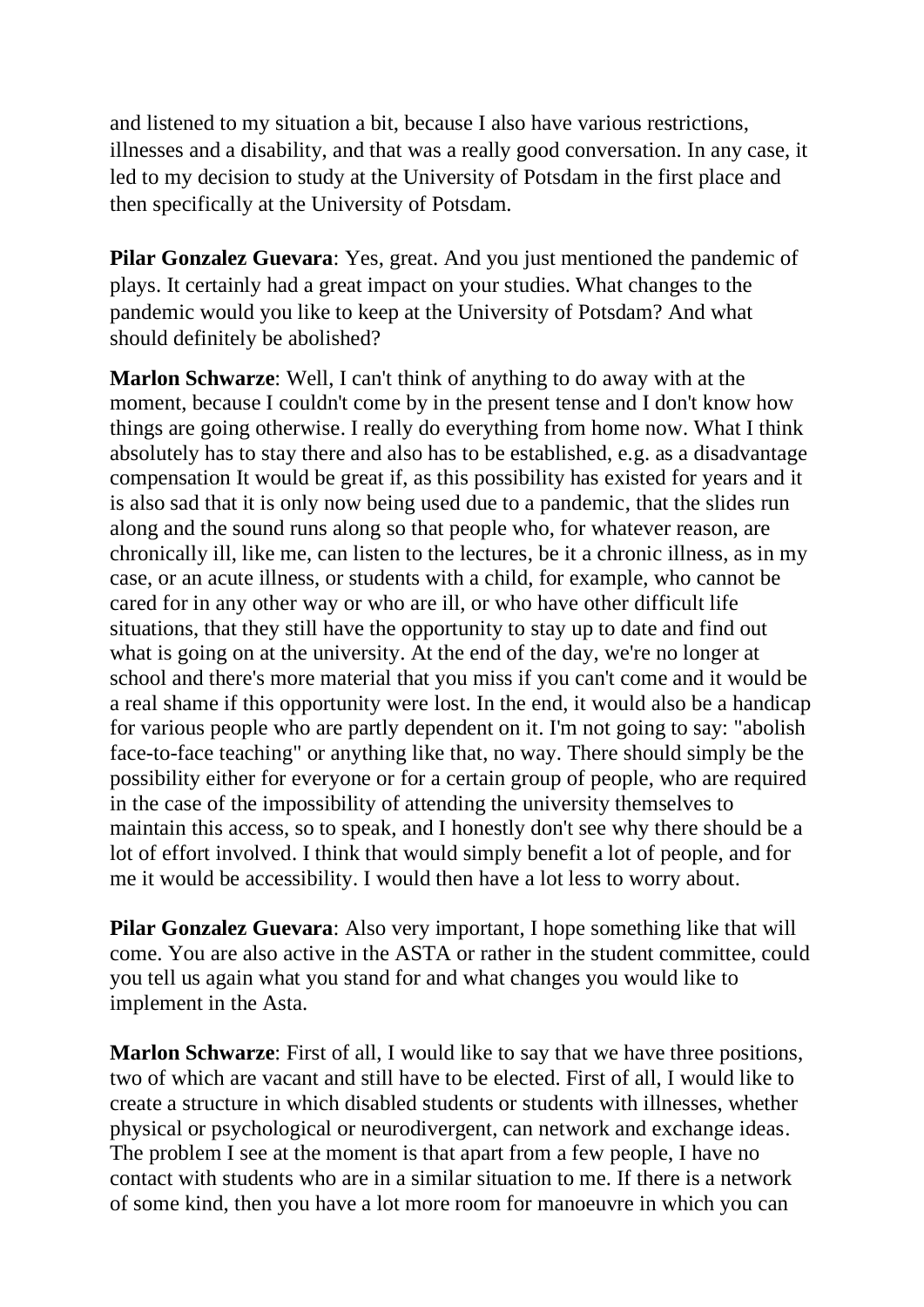empower each other or give each other tips on how to deal with certain situations, for example, without a lot of bureaucracy. So I thought that we could meet online or, if it works in terms of the pandemic, in person, with the possibility of adding people via skype who can't be there. I would also like us to have a Discord server so that we can talk about certain topics or make small talk and get to know each other. In general, the department I work in should raise awareness for "Ableism", which should not be translated one-to-one and should not only be understood as hostility, but also to raise awareness for such structures and problems from within the student body and not from the university. I see that there is still a lack of awareness of these problems from these student structures. Furthermore, people approach me and tell me what's not so good, these are all problems that still need to be tackled. I don't know to what extent I can already talk about it, but we are already thinking about how we can make it more public and also tackle it. In addition, we need to be able to bring in our visibility and perspective. For me personally, it is also a concern to bring in this hybrid teaching or to address the zoom connection and to address these injustices that have happened to me and to also use the unit for this, so that people can turn to other people if they say that this is not going well at all. So we should by no means replace the disability representative, it should simply be an addition at student level.

**Pilar Gonzalez Guevara:** Yes, we need that too. You definitely have great ideas and it's great that you're working on this. What would you like to see from teachers or other students in terms of accessible studies?

**Marlon Schwarze:** I have had very good experiences with the students, I have really experienced a lot of solidarity there. For example, at the introductory event, we were on the wrong track and the train on the other platform once left us. I was travelling with a wheelchair and a handbag and a train attendant refused to take me because the railway said I hadn't registered and they couldn't lay out a ramp for me. And what did the others do? They stood in the doorway and held up the train, discussed it and then helped me onto the train. That was really ingenious and super cool.

As far as the teachers are concerned, I have already criticised them - I would like to see more openness to the fact that disabilities and illnesses are very diverse. There is not only the person who uses a wheelchair and is dependent on ramps and barrier-free places and toilets, but there must be more individual adaptations. You just have to be open and really talk to people and understand what's going on.

At the end of the day, this includes understanding that a disadvantage compensation is just a compensation for a disadvantage and not and that I don't want to gain an advantage from it. At the end of the day, I'm learning the same things as the others and studying is simply not easy and it shouldn't be made more difficult by unnecessary barriers. I don't want to fail because of barriers